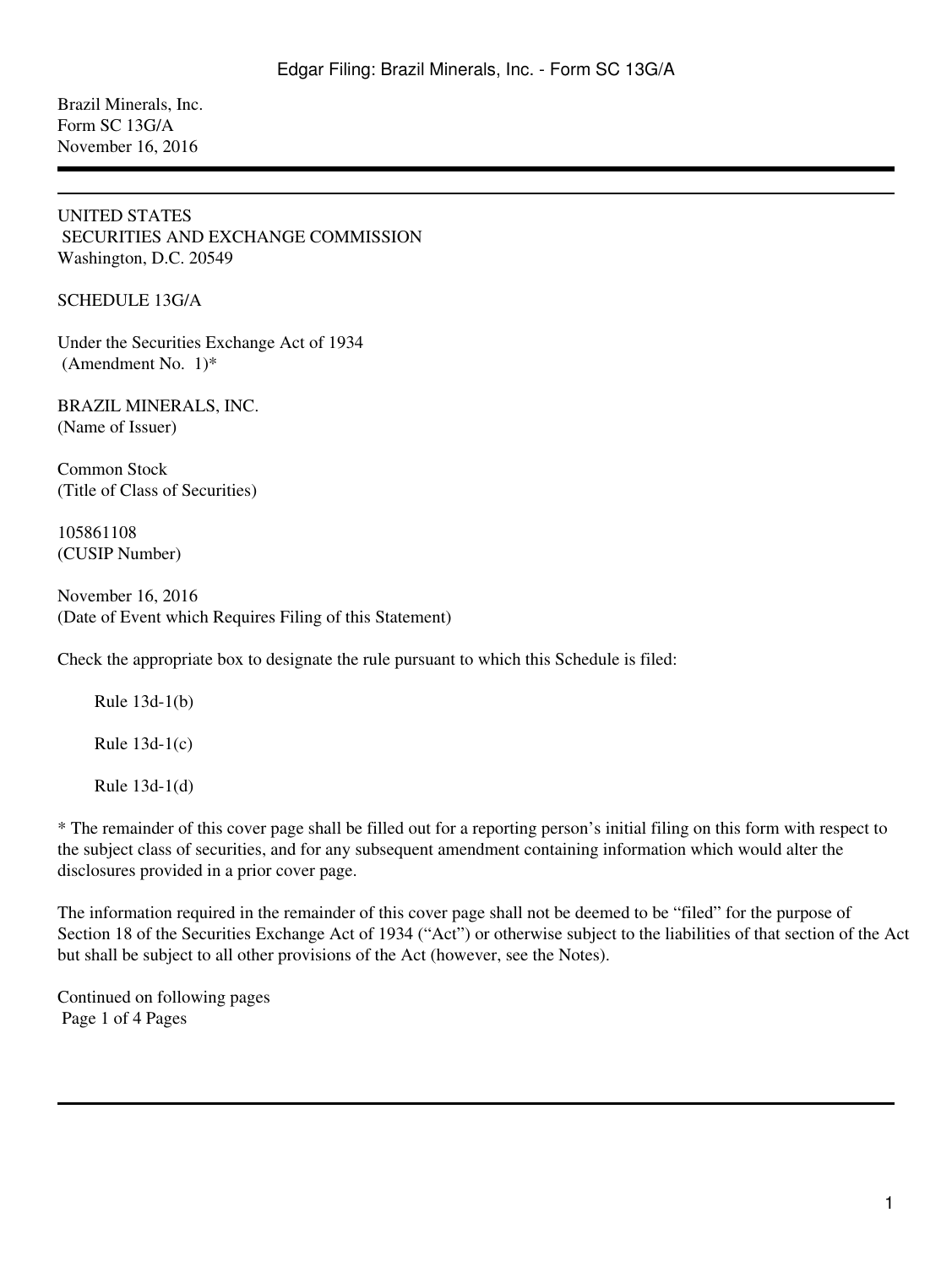Edgar Filing: Brazil Minerals, Inc. - Form SC 13G/A

CUSIP NO. 105861108 Page 2 of 4 Pages

| <b>NAME OF REPORTING PERSON: Peter Kristofer</b> |
|--------------------------------------------------|
| Goldy                                            |

| CHECK THE APPROPRIATE BOX IF A        |
|---------------------------------------|
| MEMBER OF A GROUP (SEE INSTRUCTIONS): |

- $(a)$ 
	- $(b)$

SEC USE ONLY:

3

4

2

1

CITIZENSHIP OR PLACE OF ORGANIZATION: U.S.A.

5

SOLE VOTING POWER: 1,101,818,182

## NUMBER OF

- SHARES 6 BENEFICIALLY SHARED VOTING POWER: 0 OWNED BY
- **EACH** 7 SOLE DISPOSITIVE POWER: 1,101,818,182 REPORTING PERSON
- WITH: SHARED DISPOSITIVE POWER: 0
	- 8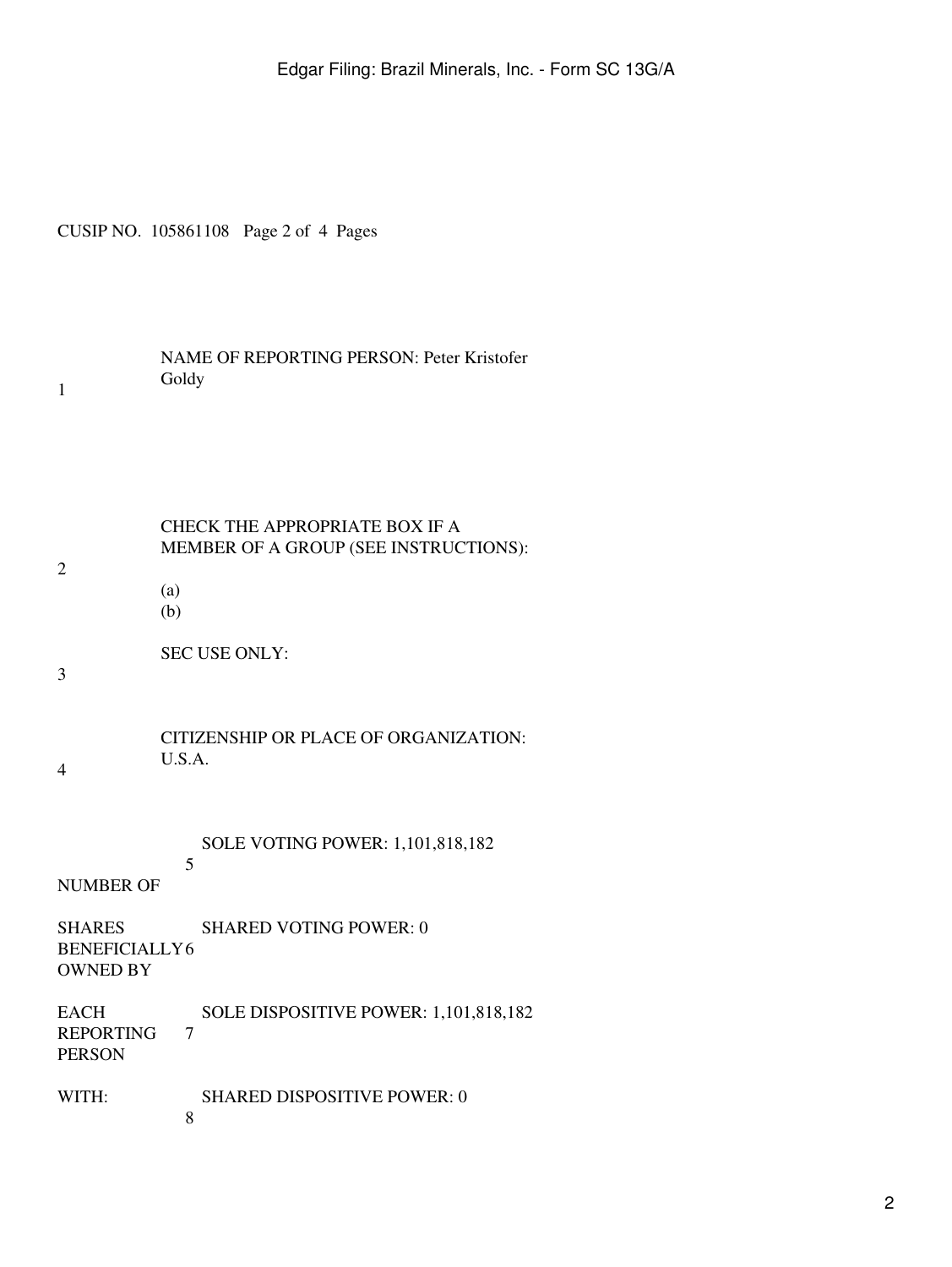AGGREGATE AMOUNT BENEFICIALLY OWNED BY EACH REPORTING PERSON: 1,101,818,182

10 CHECK IF THE AGGREGATE AMOUNT IN ROW (9) EXCLUDES CERTAIN SHARES (SEE INSTRUCTIONS):

9

11

12

PERCENT OF CLASS REPRESENTED BY AMOUNT IN ROW (9): 8.61%

TYPE OF REPORTING PERSON (SEE INSTRUCTIONS): IN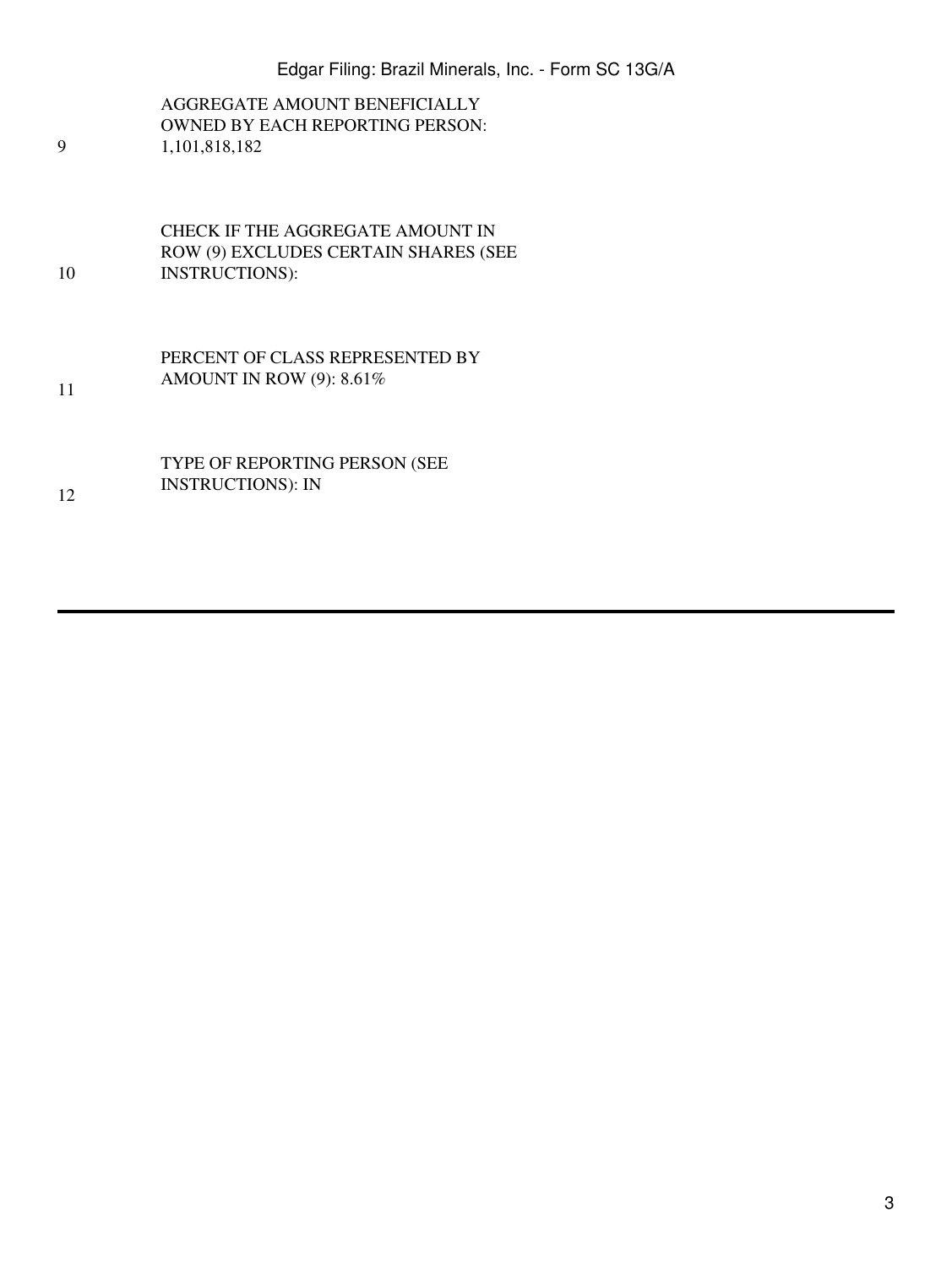#### CUSIP NO. 105861108 Page 3 of 4 Pages

The Statement on Schedule 13G filed by Peter Kristofer Goldy on July 20, 2015 is amended to read in its entirety as follows:

Item 1(a) Name of Issuer: Brazil Minerals, Inc. (the "Issuer").

Address of the Issuer's Principal Executive Offices:

Item  $1(b)$ 

Rua Vereador João Alves Praes, nº 95-A, Olhos D'Água, MG 39398-000, Brazil.

Item 2(a) Name of Person Filing: Peter Kristofer Goldy

Address of Principal Business Office or, if None, Residence:

### Item 2(b)

Item 2(d)

9903 Santa Monica Blvd., Suite 187, Beverly Hills, California 90212.

Item 2(c) Citizenship: U.S.A.

Title of Class of Securities: Common Stock

Item  $2(e)$ CUSIP Number: 105861108

Item 3. If this statement is filed pursuant to Rule 13d-1(b), or 13d-2(b) or (c), check whether the person filing is a:

N/A

Item 4 Ownership:

Item 4(a) Amount Beneficially Owned: 1,101,818,182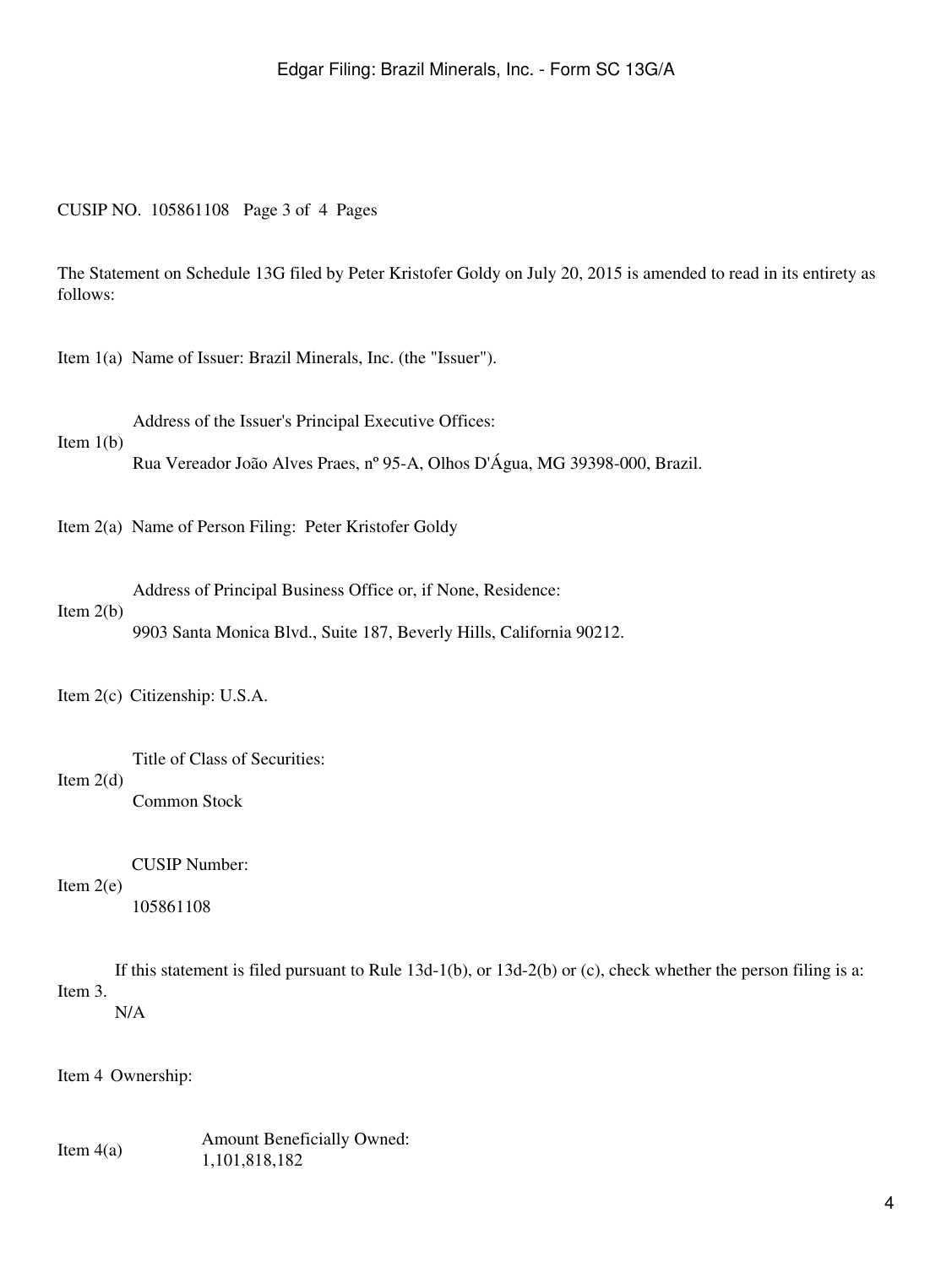Item 4(b) Percent of Class: 8.61%

Item  $4(c)$  Number of shares as to which such person has:

| (i)  | Sole power to vote or direct the vote:                       | 1,101,818,182 |
|------|--------------------------------------------------------------|---------------|
| (ii) | Shared power to vote or to direct the vote                   |               |
|      | (iii) Sole power to dispose or to direct the disposition of  | 1,101,818,182 |
|      | (iv) Shared power to dispose or to direct the disposition of |               |
|      |                                                              |               |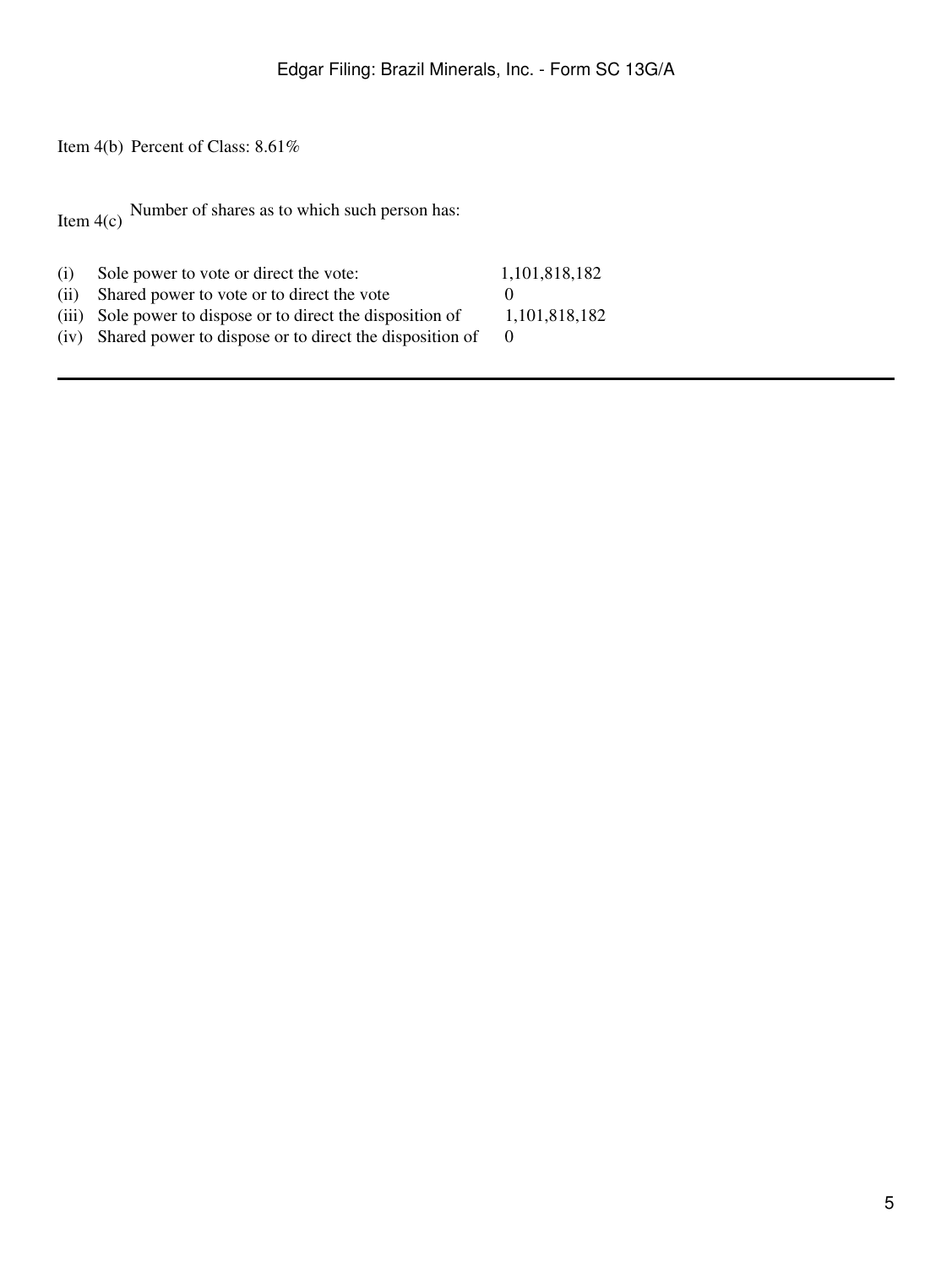CUSIP NO. 105861108 Page 4 of 4 Pages

Ownership of Five Percent or Less of a Class:

Item 5. If this statement is being filed to report the fact that as of the date hereof the reporting person has ceased to be the beneficial owner of more than five percent of the class of securities, check the following

Ownership of More than Five Percent on Behalf of Another Person:

Item 6.

N/A

Item 7. Identification and Classification of the Subsidiary Which Acquired the Security Being Reported on by the Parent Holding Company:

N/A

Identification and Classification of Members of the Group:

# Item 8.

N/A

Notice of Dissolution of Group:

Item 9.

N/A

Certification:

Item 10. By signing below each Reporting Person certifies that, to the best of his or its knowledge and belief, the securities referred to above were not acquired and are not held for the purpose of or with the effect of changing or influencing the control of the issuer of the securities and were not acquired and are not held in connection with or as a participant in any transaction having such purpose or effect.

SIGNATURE